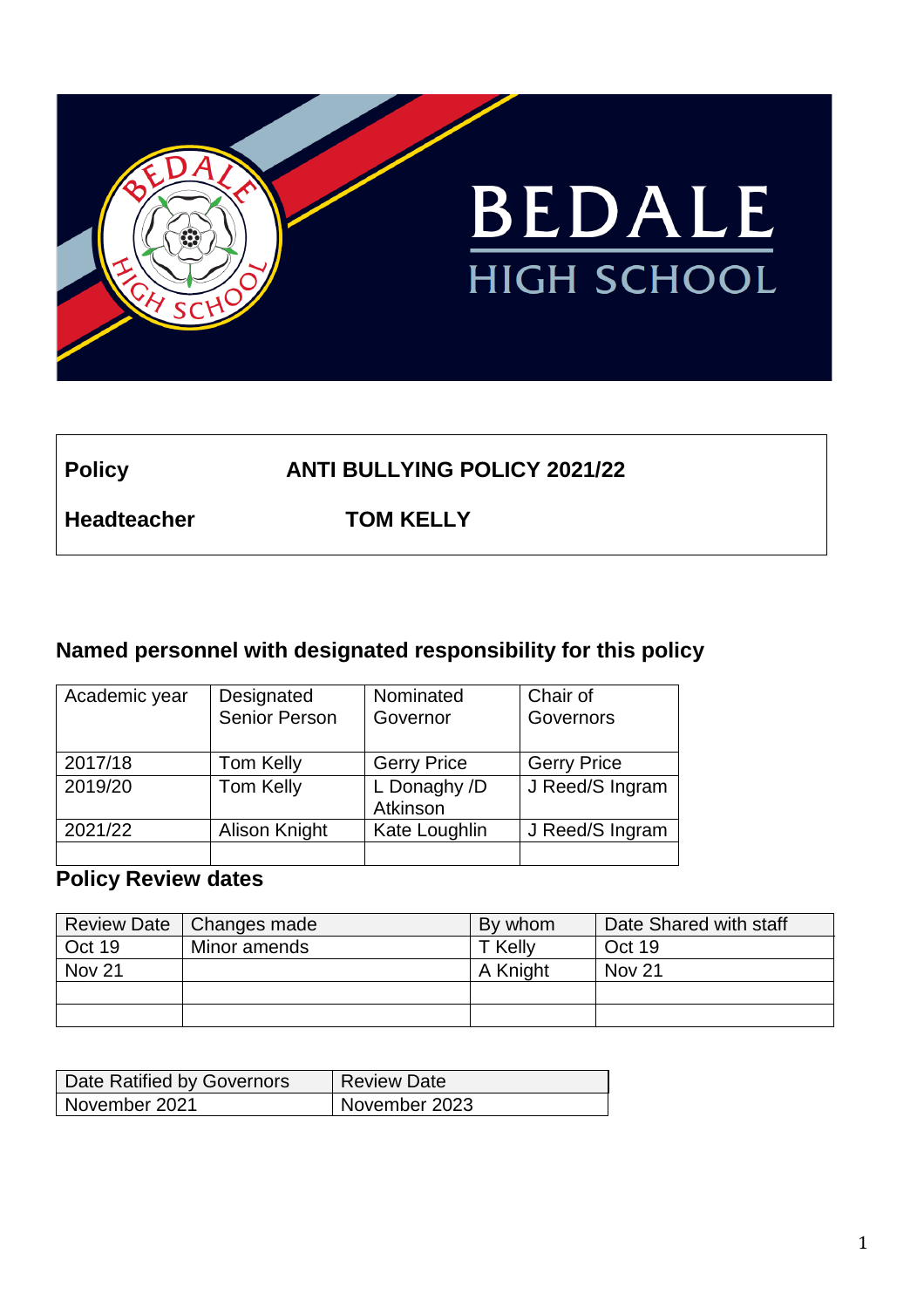# <span id="page-1-0"></span>1. Table of Contents

| Responding to bullying: Bedale High School procedures for responding and intervention5 |  |
|----------------------------------------------------------------------------------------|--|
|                                                                                        |  |
|                                                                                        |  |
|                                                                                        |  |
|                                                                                        |  |
|                                                                                        |  |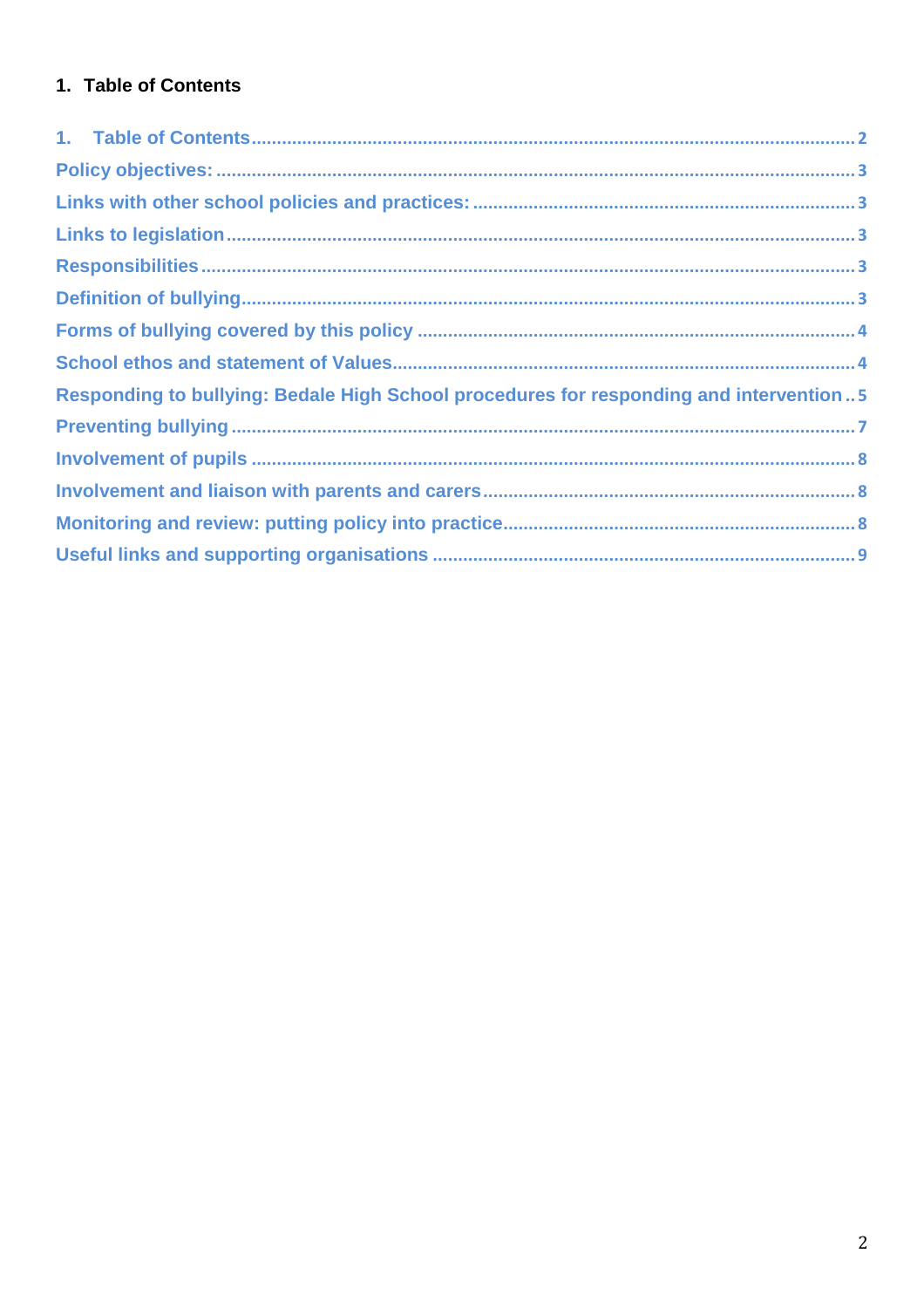# **Bedale High School Anti-Bullying Policy**

The Bedale High School anti-bullying policy outlines measures to be taken with a view to encouraging commitment to good behaviour and respect and compassion for others on the part of pupils and, in particular, preventing all forms of bullying among pupils; (Education and Inspections Act 2006). It is based on DfE guidance "Preventing and Tackling Bullying" July 2017 and supporting documents. It also takes into account the DfE statutory guidance "Keeping Children Safe in Education" 2021.

# <span id="page-2-0"></span>**Policy objectives:**

- This policy outlines what Bedale High School will do to prevent and tackle all forms of bullying.
- Bedale High School is committed to developing an anti-bullying culture where the bullying of adults, children or young people is not tolerated in any form.

### <span id="page-2-1"></span>**Links with other school policies and practices:**

This policy links with a number of other school policies, practices and action plans including:

- Behaviour policy
- Complaints Procedure Statement
- Child Protection policy

### <span id="page-2-2"></span>**Links to legislation**

There are a number of pieces of legislation which set out measures and actions for schools in response to bullying, as well as criminal and civil law. These may include (but are not limited to):

- The Education and Inspection Act 2006, 2011
- The Equality Act 2010
- The Children Act 1989
- Protection from Harassment Act 1997
- The Malicious Communications Act 1988
- Public Order Act 1986

### <span id="page-2-3"></span>**Responsibilities**

It is the responsibility of:

- The Headteacher to communicate this policy to the school community
- The Headteacher to ensure that disciplinary measures are applied fairly, consistently and reasonably, and that a member of the senior leadership team has been identified to take overall responsibility
- School Governors to take a lead role in monitoring and reviewing this policy
- All staff, including: governors, senior leadership, teaching and non-teaching staff to support, uphold and implement this policy accordingly.
- Parents/carers to support their children and work in partnership with the school.
- Pupils to abide by the policy.

### <span id="page-2-4"></span>**Definition of bullying**

- Bullying is "behaviour by an individual or a group, repeated over time that intentionally hurts another individual either physically or emotionally". (DfE "Preventing and Tackling Bullying", July 2017). The Anti-Bullying Alliance (ABA) defines bullying as the intentional hurting of one person by another, where the relationship involves an imbalance of power. It is usually repetitive or persistent, although some oneoff attacks can have continuing harmful effects on the victim. The school believes that everybody should be appreciated and valued for who and what they are, that any form of bullying is always unacceptable and that claims of bullying will be always taken seriously and acted upon.
- Bullying can include: name calling, taunting, mocking, making offensive comments; kicking; hitting; taking belongings; producing offensive graffiti; gossiping; excluding people from groups and spreading hurtful and untruthful rumours. It can also include sexual abuse and harassment – such as requesting nudes repeatedly, repeated upskirting and other instances of abuse and harassment.
- This includes the same unacceptable behaviours expressed online, sometimes called online or cyberbullying. This can include: sending offensive, upsetting and inappropriate messages by phone, text,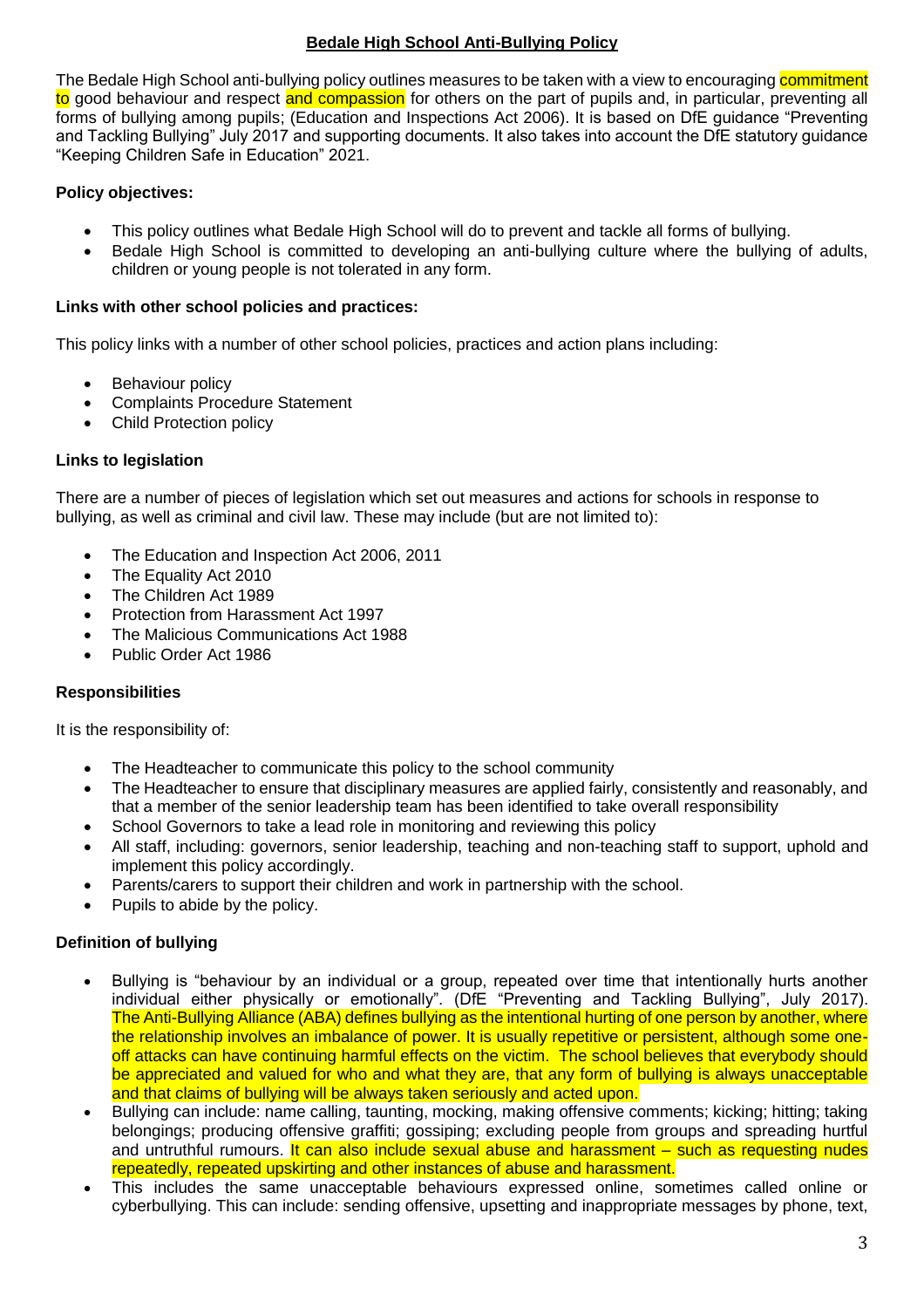instant messenger, through gaming, websites, social media sites and apps, and sending offensive or degrading photos or videos.

- Bullying can be a form of peer on peer abuse and can be emotionally abusive; it can cause severe and adverse effects on children's emotional development.
- Bullying can involve an imbalance of power and can take place between children, between adults and between adults and children.

# **BULLYING IS NOT:**

- teasing between friends without intention to cause hurt;
- falling out between friends after a quarrel or disagreement;
- behaviour that all parties have consented to and enjoy.

# <span id="page-3-0"></span>**Forms of bullying covered by this policy**

- Bullying can happen to anyone. This policy covers all types of bullying including:
- Bullying related to race, religion, nationality or culture
- Bullying related to SEND (Special Educational Needs or Disability)
- Bullying related to appearance or physical/mental health conditions
- Bullying related to sexual orientation (homophobic bullying)
- Bullying of young carers, children in care or otherwise related to home circumstances
- Sexist, sexual and transphobic bullying
- Bullying via technology, known as online or cyberbullying
- Bullying via sexual abuse and harassment

# <span id="page-3-1"></span>**School ethos and statement of Values**

Bedale High School community recognises that bullying, especially if left unaddressed, can have a devastating effect on individuals; it can create a barrier to learning and have serious consequences for mental wellbeing. By effectively preventing and tackling bullying, our school can help to create a safe, disciplined environment, where pupils are able to learn and fulfil their potential. Bullying behaviour is always unacceptable and claims of bullying will always be taken seriously and acted upon. Staff, parents, pupils and our community know that we have a zero tolerance approach to bullying. This policy relates to children, young people and to adults. The school also recognises its duty to recognise bullying that takes place outside the school premises. Reasonable adjustments will be made according to special educational need/disability and taking into account the needs of any vulnerable pupils.

# **Our Community: Bedale High School staff work with students and parents to ensure/deliver:**

- a general culture of positive behaviour with a focus on respect and compassion for each other at all levels;
- regular awareness raising opportunities to communicate anti-bullying messages, policy and practice and to celebrate the success of anti-bullying work;
- opportunities to promote equality and to acknowledge and celebrate diversity;
- activities that focus on specific types and/or methods of bullying e.g homophobic, biphobic and transphobic bullying or cyberbullying and sexual abuse and harassment.
- activities that raise awareness, cultivate a sense of responsibility and develop skills to respond to bullying, either as a bystander or as a target:
- activities that develop social and emotional skills;
- opportunities to engage children and young people in planning anti-bullying activities and in supporting their peers;
- appropriate levels of adult supervision so that children and young people feel safe around the site and can be confident that bullying behaviour will be seen and acted upon at all times;
- transparent systems for reporting incidents of bullying so that children and young people and parents/carers know who to turn to and are confident that their concerns will be taken seriously and acted upon;
- an anti-bullying policy and practice that is reviewed on a regular basis;
- support staff who promote positive relationships, to help prevent bullying;
- understanding that some members of our community may be more vulnerable to bullying and its impact than others; being aware of this will help us to develop effective strategies to prevent bullying from happening and provide appropriate support, if required;
- intervention by identifying and tackling bullying behaviour appropriately and promptly;
- our pupils are aware that bullying concerns will be dealt with sensitively and effectively; that everyone should feel safe to learn and abide by the anti-bullying policy;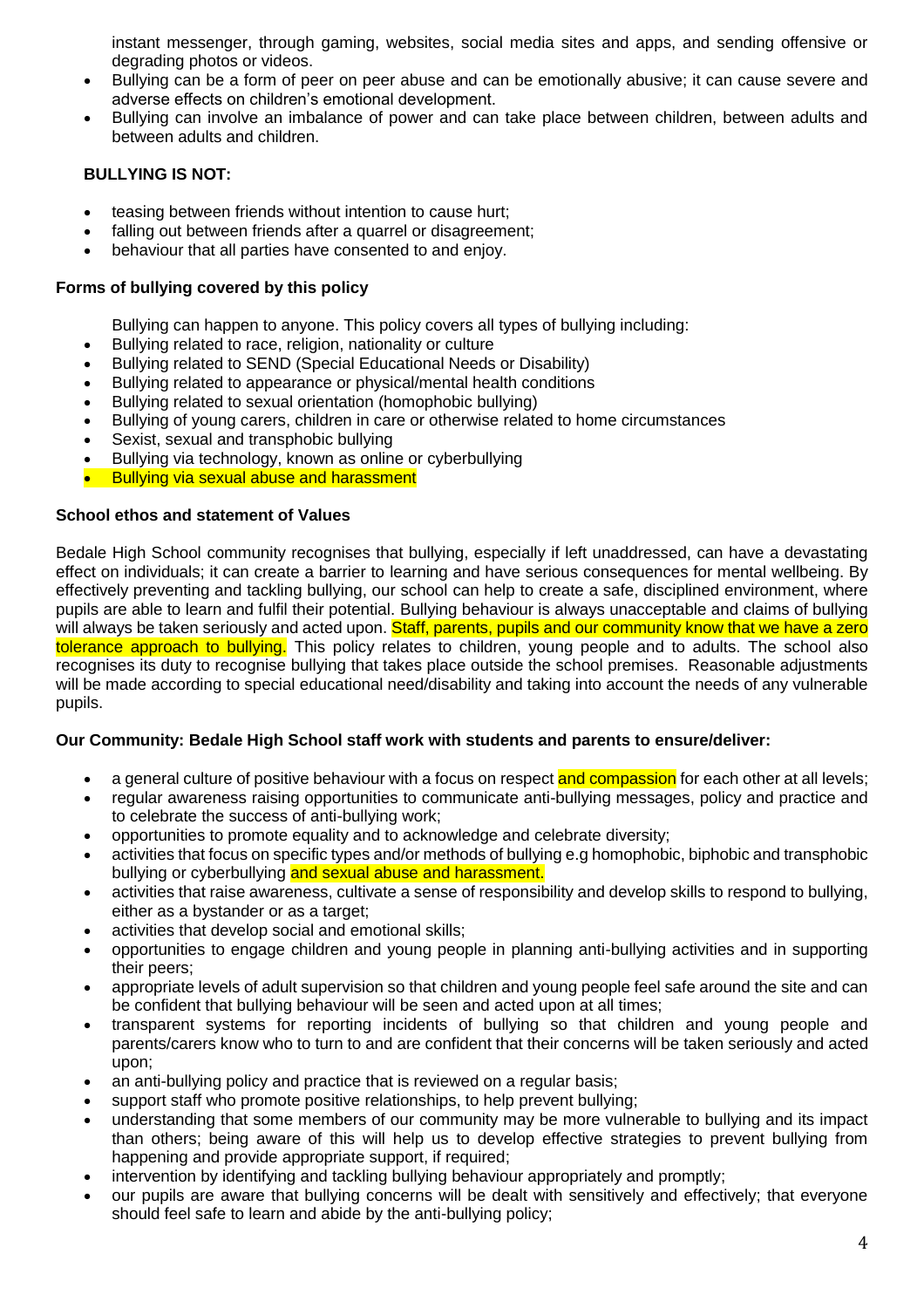- a requirement for all members of the community to work with the school to uphold the anti-bullying policy;
- access to support from the Local Authority and other relevant organisations when appropriate.

### <span id="page-4-0"></span>**Responding to bullying: Bedale High School procedures for responding and intervention**

The following steps may be taken when dealing with all incidents of bullying reported to the school:

- If bullying is suspected or reported, the incident will be dealt with (or delegated) immediately by the member of staff who has been approached or witnessed the concern.
- The school will provide appropriate support for the person being bullied making sure they are not at risk of immediate harm and will involve them in any decision-making, as appropriate.
- The designated safeguarding lead, a member of SLT or a member of the pastoral support team will interview all parties involved.
- The designated safeguarding lead will be informed of all bullying issues where there are safeguarding concerns.
- We will inform other staff members where appropriate, and parents/ carers.
- Sanctions (as identified within the school behaviour policy) and support for individuals will be implemented, in consultation with all parties concerned. This could include a period of Internal Exclusion, **Escalation** Intervention or Fixed Term exclusions for more serious incidents.
- If necessary, other agencies may be consulted or involved, such as: the police (if a criminal offence has been committed) or other local services including Early Help or children's social care (if a child is felt to be at risk of significant harm).
- Where the bullying takes place off school site or outside of normal school hours (including cyberbullying), the school will ensure that the concern is fully investigated. Appropriate action will be taken, including providing support and implementing sanctions in school in accordance with the school's behaviour policy. We will also seek guidance from our community police links for instances that occur outside school.
- A clear and precise account of the incident will be recorded by the school in accordance with existing procedures which include taking statements from witnesses and sharing with relevant staff and external agencies to inform appropriate actions. A record of actions taken will be kept.

# **Cyberbullying**

When responding to cyberbullying concerns, Bedale High School will:

- act as soon as an incident has been reported or identified;
- provide appropriate support for the person who has been cyberbullied and work with the person who has carried out the bullying to ensure that it does not happen again;
- encourage the person being bullied to keep any evidence (screenshots) of the bullying activity to assist any investigation;
- take all available steps where possible to identify the person responsible. This may include:
	- o looking at use of the school systems;
	- o identifying and interviewing possible witnesses;
	- o Contacting the service provider and the police, if necessary.
- Work with the individuals and online service providers to prevent the incident from spreading and assist in removing offensive or upsetting material from circulation. This may include:
	- $\circ$  reporting to a service provider to remove content if those involved are unable to be identified or if those involved refuse to or are unable to delete content;
	- $\circ$  confiscating and searching pupils' electronic devices, such as mobile phones, in accordance with the law and also the school searching and confiscation guidance (see behaviour policy);
	- $\circ$  requesting the deletion of locally-held content and content posted online if they contravene school behavioural policies.
- Ensure that sanctions are applied to the person responsible for the cyberbullying; the school will take steps to change the attitude and behaviour of the bully, as well as ensuring access to any additional help that they may need.
- Inform the police if a criminal offence has been committed.
- Provide information to staff, pupils and parents regarding steps they can take to protect themselves online.

This may include: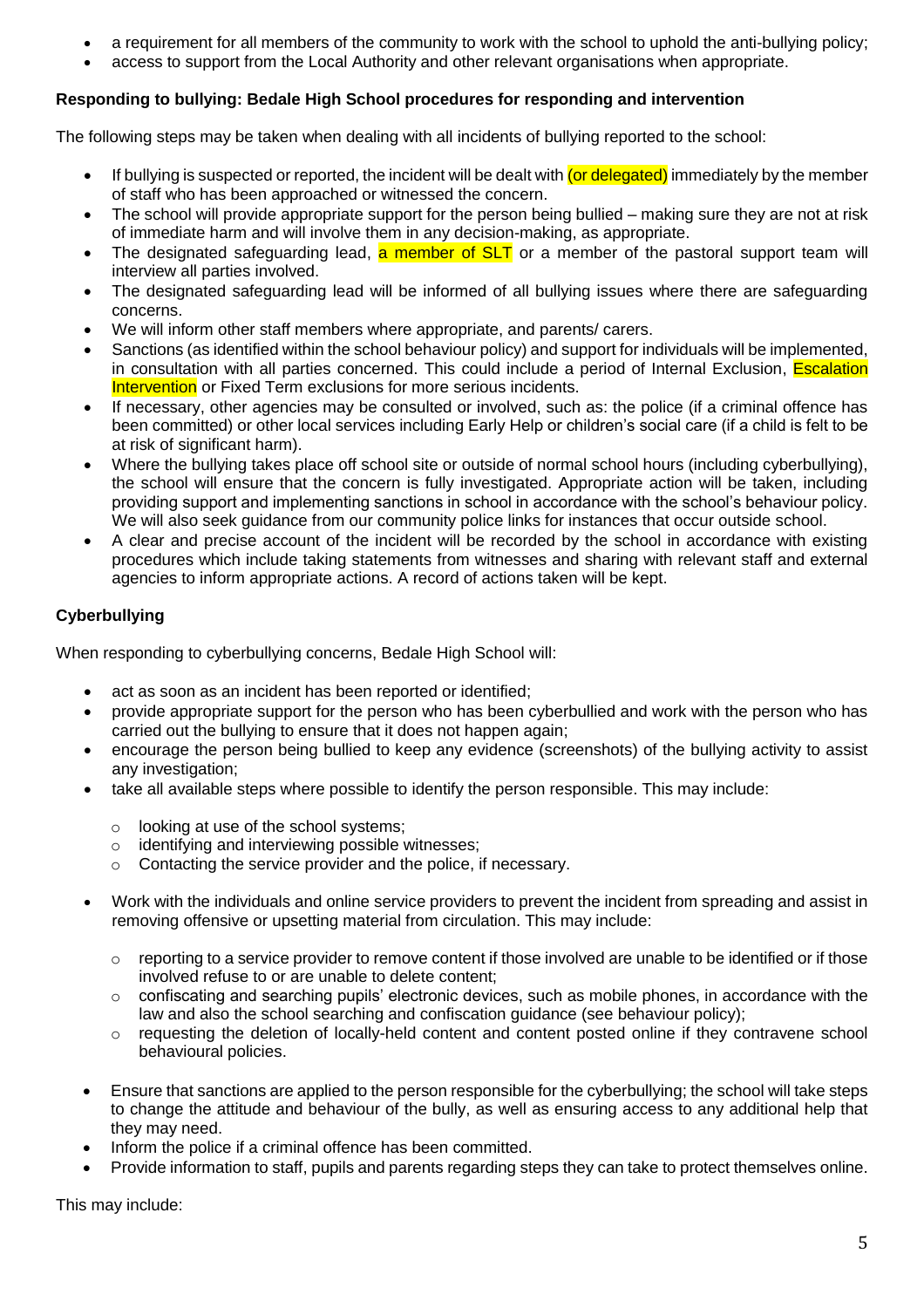- o advising those targeted not to retaliate or reply;
- o providing advice on blocking or removing people from contact lists;
- $\circ$  helping those involved to think carefully about what private information they may have in the public domain.

# **Supporting pupils**

Pupils who have been bullied will be supported by:

- reassuring the pupil and providing continuous support;
- offering an immediate opportunity to discuss the experience with their teacher, the designated safeguarding lead, or a member of pastoral support staff;
- being advised to keep a record of the bullying as evidence and discuss how to respond to concerns and build resilience as appropriate;
- working towards restoring self-esteem and confidence (using external support agencies where appropriate);
- providing ongoing support; this may include: working and speaking with staff, offering formal counselling, engaging with parents and carers;
- where necessary, working with the wider community and local/national organisations to provide further or specialist advice and guidance; this could include support through Early Help or Specialist Children's Services, or support through Child and Adolescent Mental Health Services (CAMHS).

### **Pupils who have perpetrated the bullying will be helped by:**

- discussing what happened, establishing the concern and the need to change;
- informing parents/carers to help change the attitude and behaviour of the child;
- providing appropriate education and support regarding their behaviour or actions;
- if online, requesting that content be removed and reporting accounts/content to service provider;
- sanctioning, in line with school behaviour/discipline policy; this may include Escalation Intervention, detentions, removal of privileges (including online access when encountering cyberbullying concerns), internal exclusions and fixed-term or permanent exclusions;
- where necessary, working with the wider community and local/national organisations to provide further or specialist advice and guidance; this may include involvement from the Police or referrals to Early Help, Specialist Children's Services, or Child and Adolescent Mental Health Services (CAMHS) as appropriate.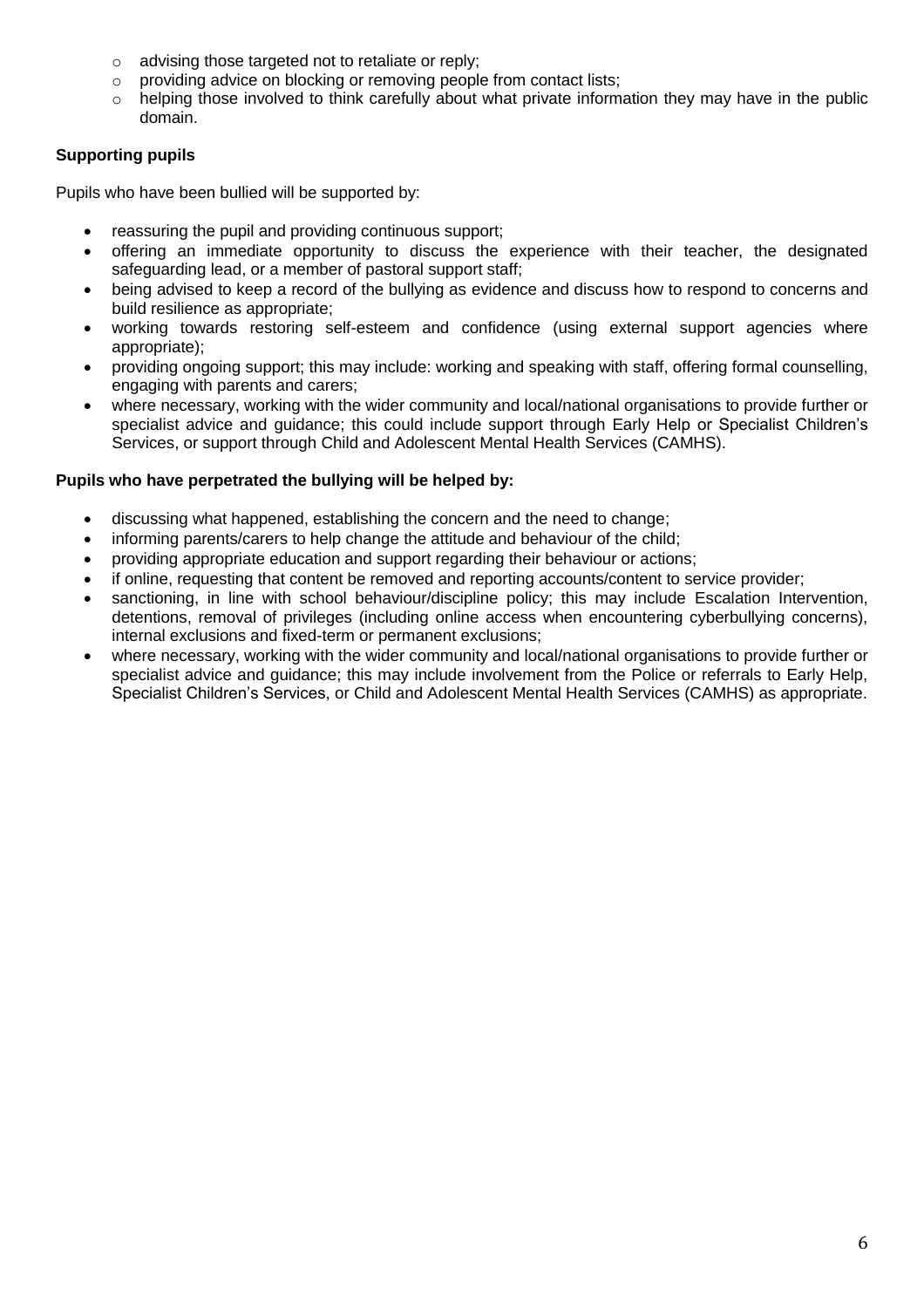# **Supporting adults**

Bedale High School takes measures to prevent and tackle bullying among pupils; however, it is equally important to recognise that bullying of staff and parents, whether by pupils, parents or other staff members, is unacceptable.

## **Adults (staff and parents) who have been bullied or affected will be supported by:**

- offering an immediate opportunity to discuss the concern with the designated safeguarding lead, a senior member of staff and/or the headteacher;
- advising them to keep a record of the bullying as evidence and discuss how to respond to concerns and build resilience, as appropriate;
- where the bullying takes place off school site or outside of normal school hours (including online), the school will still investigate the concern and ensure that appropriate action is taken in accordance with the school's behaviour policy;
- reporting offensive or upsetting content and/or accounts to the service provider, where the bullying has occurred online;
- reassuring and offering appropriate support;
- working with the wider community and local/national organisations to provide further or specialist advice and guidance.

### **Adults (staff and parents) who have perpetrated the bullying will be helped by:**

- discussing what happened with a senior member of staff and/or the headteacher to establish the concern;
- establishing whether a legitimate grievance or concern has been raised and signposting to the school's official complaints procedures;
- if online, requesting that content be removed;
- instigating disciplinary, civil or legal action as appropriate or required.

# <span id="page-6-0"></span>**Preventing bullying**

### **Environment**

The whole school community will:

- create and support an inclusive environment which promotes a culture of mutual respect, consideration and care for others, which will be upheld by all;
- recognise that bullying can be perpetrated or experienced by any member of the community, including adults and children (peer on peer abuse);
- openly discuss differences between people that could motivate bullying, such as: religion, ethnicity, disability, gender, sexuality or appearance related difference. also children with different family situations, such as looked after children or those with caring responsibilities;
- challenge practice and language which does not uphold the values of tolerance, non-discrimination and respect towards others;
- be encouraged to use technology, especially mobile phones and social media positively and responsibly;
- work with staff, the wider community and outside agencies to prevent and tackle concerns including all forms of prejudice-driven bullying;
- actively create "safe spaces" for vulnerable children and young people;
- celebrate success and achievements to promote and build a positive school ethos.

### **Policy and Support**

The whole school community will:

- provide a range of approaches for pupils, staff and parents/carers to access support and report concerns;
- regularly update and evaluate our practice to take into account the developments of technology and provide up-to-date advice and education to all members of the community regarding positive online behaviour;
- take appropriate, proportionate and reasonable action, in line with existing school policies, for any bullying bought to the school's attention, which involves or effects pupils, even when they are not on school premises; for example, when using school transport or online, etc;
- implement appropriate disciplinary sanctions; the consequences of bullying will reflect the seriousness of the incident, so that others see that bullying is unacceptable;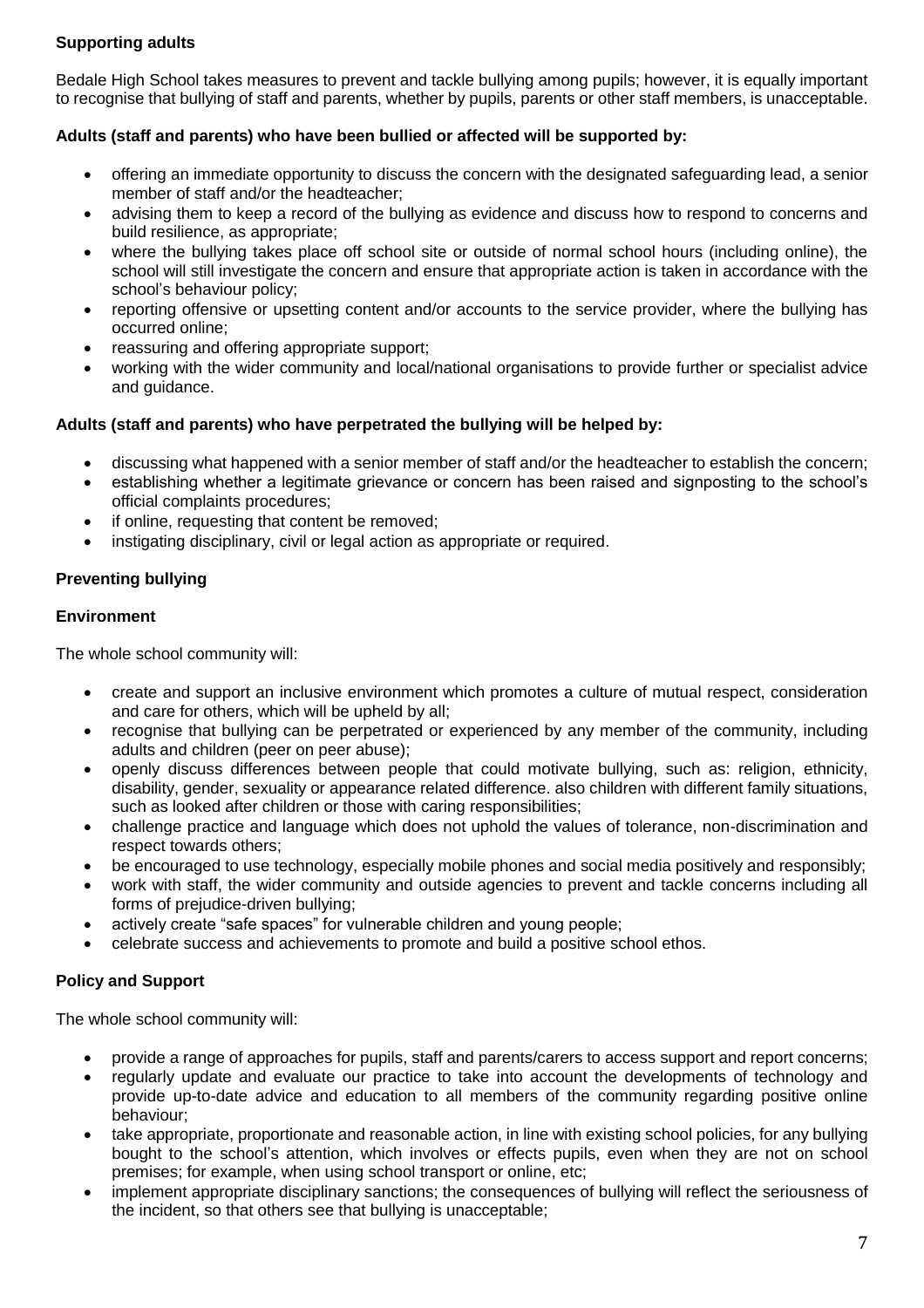use a variety of techniques to resolve the issues between those who bully, and those who have been bullied.

# **Education and Training**

The school community will:

- train all staff, including: teaching staff, support staff and pastoral staff, to identify all forms of bullying and take appropriate action, following the school's policy and procedures (including recording and reporting incidents);
- **•** consider a range of opportunities and approaches for addressing bullying throughout the curriculum and other activities, such as: through displays, assemblies, peer support, the student council, the healthy schools team and PSHE.
- provide systematic opportunities to develop pupils' social and emotional skills, including building their resilience and self-esteem.

#### <span id="page-7-0"></span>**Involvement of pupils**

We will:

- involve pupils in policy writing and decision making, to ensure that they understand the school's approach and are clear about the part they have to play to prevent bullying;
- regularly canvas children and young people's views on the extent and nature of bullying;
- ensure that all pupils know how to express worries and anxieties about bullying;
- ensure that all pupils are aware of the range of sanctions which may be applied against those engaging in bullying;
- involve pupils in anti-bullying campaigns in schools and embedded messages in the wider school curriculum;
- publicise the details of internal support, as well as external helplines and websites;
- offer support to pupils who have been bullied and to those who are bullying in order to address the problems they have.

#### <span id="page-7-1"></span>**Involvement and liaison with parents and carers**

We will:

- take steps to involve parents and carers in develop policies and procedures, to ensure they are aware that the school does not tolerate any form of bullying;
- make sure that key information about bullying (including policies and named points of contact) is available to parents/carers in a variety of formats;
- ensure all parents/carers know who to contact if they are worried about bullying and where to access independent advice;
- work with all parents/carers and the local community to address issues beyond the school gates that give rise to bullying;
- ensure that parents work with the school to role model positive behaviour for pupils, both on and offline;
- ensure all parents/carers know about our complaints procedure and how to use it effectively, to raise concerns in an appropriate manner.

### <span id="page-7-2"></span>**Monitoring and review: putting policy into practice**

- The school will ensure that they regularly monitor and evaluate mechanisms to ensure that the policy is being consistently applied.
- Any issues identified will be incorporated into the school's action planning.
- The headteacher will be informed of bullying concerns, as appropriate.
- The named Governor for bullying will report on a regular basis to the governing body on incidents of bullying, including outcomes.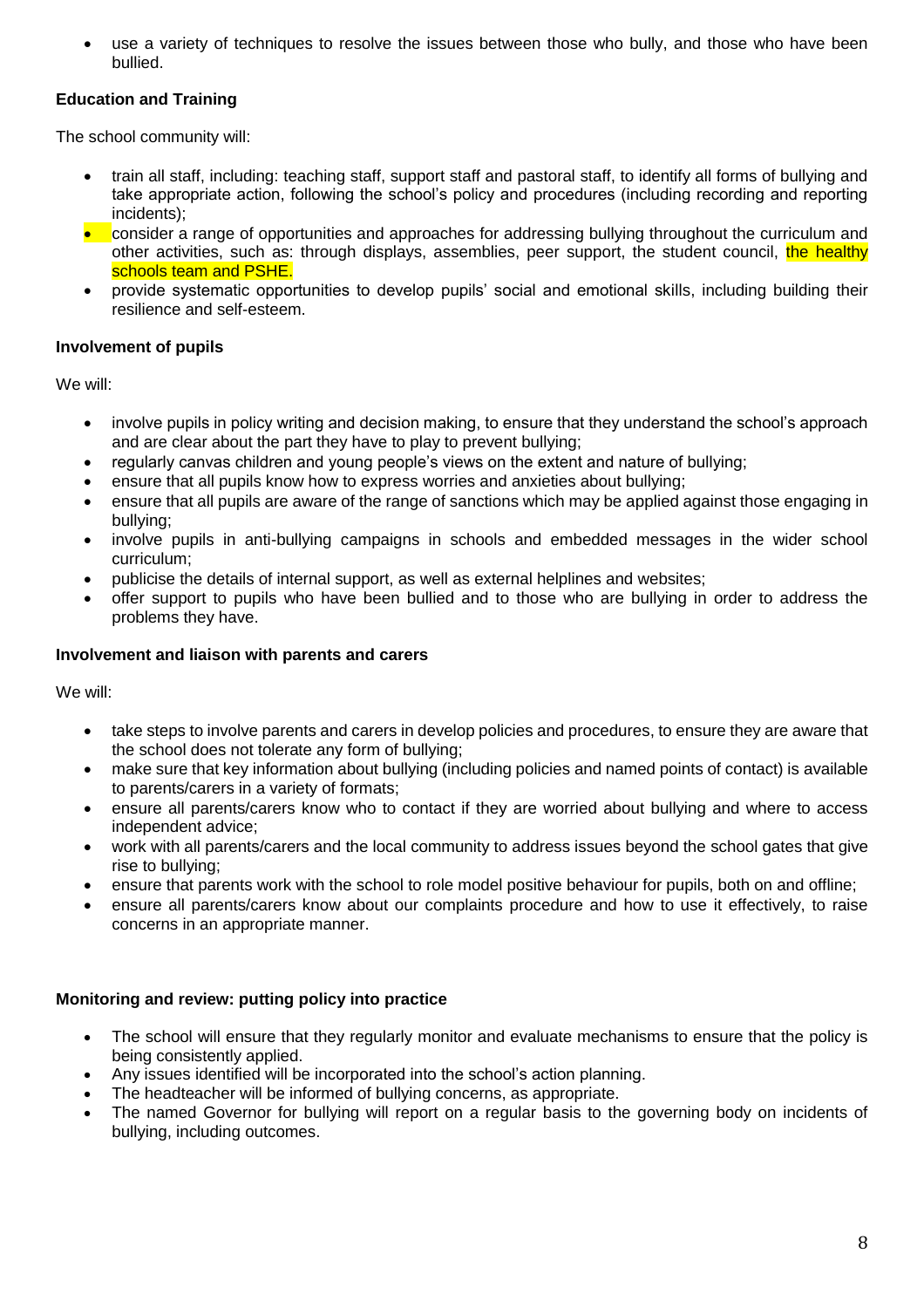<span id="page-8-0"></span>

| CYP and families mental health and wellbeing services                                                                                                                                                                                                                                                                                                                      |                                                                                    |                                                                                                                                                                                                                                                                          |  |  |
|----------------------------------------------------------------------------------------------------------------------------------------------------------------------------------------------------------------------------------------------------------------------------------------------------------------------------------------------------------------------------|------------------------------------------------------------------------------------|--------------------------------------------------------------------------------------------------------------------------------------------------------------------------------------------------------------------------------------------------------------------------|--|--|
| Tees Esk and Wear Valley<br>(TEWV)<br><b>NHS</b><br><b>Foundation Trust</b>                                                                                                                                                                                                                                                                                                | <b>NHS</b><br>Tees, Esk and Wear Valleys                                           | Children and<br>people<br>young<br>- in<br><b>Hambleton</b><br><b>Richmond:</b><br>and<br>https://www.tewv.nhs.uk/services/?ser                                                                                                                                          |  |  |
| Signposting directory provides access information<br>and links about services for Children and Young<br>people. Some of which includes:                                                                                                                                                                                                                                    | Hambleton<br>and<br>Richmond                                                       | vice_type=children-and-young-<br>people&location=hambleton-<br>richmondshire                                                                                                                                                                                             |  |  |
| <b>Child and Adolescent Mental Health Services</b><br>(CAMHS)<br>Learning and Disabilities Team<br>$\bullet$<br>Wellbeing in Mind Team (MHST)                                                                                                                                                                                                                              | York                                                                               | Children and young people in the<br>Vale of York:<br>https://www.tewv.nhs.uk/services/?ser<br>vice_type=children-and-young-<br>people&location=vale-of-york                                                                                                              |  |  |
|                                                                                                                                                                                                                                                                                                                                                                            | <b>Resources</b>                                                                   | <b>TEWV self-help guides:</b><br>http://www.selfhelpguides.ntw.nhs.uk/t<br>ewv/                                                                                                                                                                                          |  |  |
| <b>Compass Phoenix</b><br>Supporting CYP in North Yorkshire through early<br>help and prevention of harm work in relation to mild<br>to moderate emotional wellbeing and mental health<br>issues. Compass Phoenix is a free, confidential<br>health and wellbeing service for CYP aged 5-19. Also<br>available for young people with SEND and EHCP up<br>to the age of 25. | <b>Compass Phoenix</b><br>National and<br>regional                                 | <b>Website:</b><br>https://www.compass-<br>uk.org/contact/<br>Email: phoenix@compass-uk.org<br>Telephone: 01904 661916; 0800 008<br>7452<br>Confidential text messaging service to<br>young people aged 11-18 across North<br>Yorkshire<br><b>BUZZ US: 0447520631168</b> |  |  |
| <b>Mind: Darlington</b><br>Covers ages 11-18. Available support:<br>Parents, Children<br>Families<br>Listening<br>&<br>and<br>Counselling Line.<br>Counselling for self-harm.<br>Class size workshops for emotional wellbeing.<br>Peer support workshops.                                                                                                                  | <b>En</b> mind Darlington<br>Hambleton,<br>Richmond,<br>Darlington &<br>SW Durham. | <b>Website:</b><br>https://www.darlingtonmind.com/suppo<br>rt-for-children-young-people/<br>Email:<br>childrensservice@darlingtonmind.com<br>Telephone: 01325 283169                                                                                                     |  |  |
| Andy's Man's Club<br>UK Men's Mental Health Support Groups.                                                                                                                                                                                                                                                                                                                | #ITSOKAYTOTALI                                                                     | Website: https://andysmanclub.co.uk/<br>Email: info@andysmanclub.co.uk                                                                                                                                                                                                   |  |  |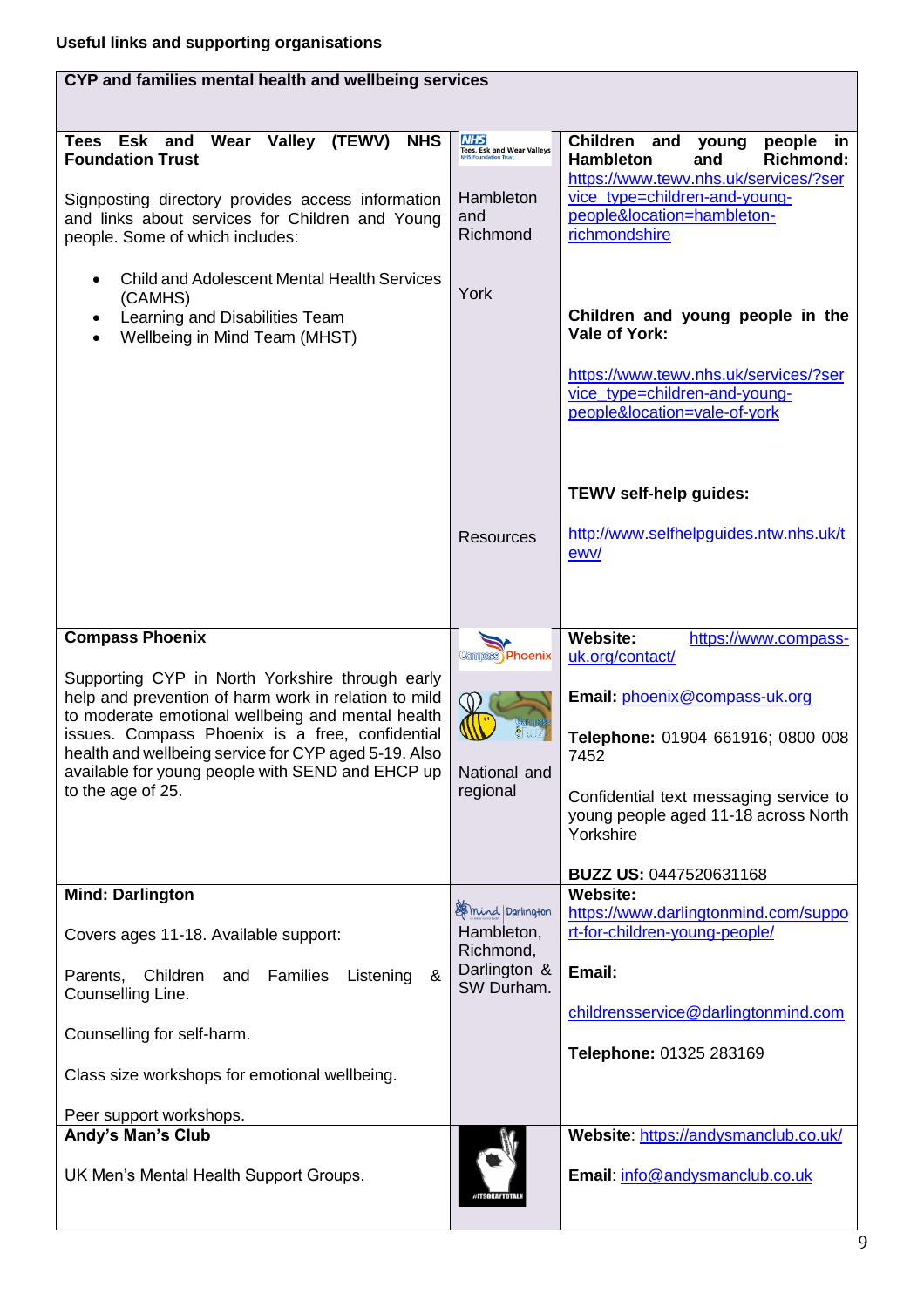| We are talking groups for men who have either been<br>through a storm, are currently going through a storm<br>or have a storm brewing in life.<br>Nationwide mental health support talking groups                                   | National and<br>regional                                                                           | Facebook<br>links:<br>page<br>https://andysmanclub.co.uk/yorkshire-<br>clubs/                                                      |
|-------------------------------------------------------------------------------------------------------------------------------------------------------------------------------------------------------------------------------------|----------------------------------------------------------------------------------------------------|------------------------------------------------------------------------------------------------------------------------------------|
| open every Monday from 7pm.<br>Kooth                                                                                                                                                                                                |                                                                                                    | Website: Home - Kooth                                                                                                              |
| Free, safe and anonymous mental health support.<br>Service includes: a magazine, community discussion<br>boards, live chat and daily journal.                                                                                       | <b>keeth</b>                                                                                       |                                                                                                                                    |
| YoungMinds                                                                                                                                                                                                                          | Regional                                                                                           | <b>Website:</b>                                                                                                                    |
| Online information and text chat service for young<br>people and parents in regards to mental health.                                                                                                                               | YOUNGMIN<br>National                                                                               | https://www.youngminds.org.uk/<br>YoungMinds Textline free, 24/7, text<br>YM to 85258.                                             |
|                                                                                                                                                                                                                                     |                                                                                                    | Parent helpline: 0808 802 5544                                                                                                     |
|                                                                                                                                                                                                                                     |                                                                                                    | <b>Parent</b><br>email<br>service:<br>https://www.youngminds.org.uk/parent<br>/parents-helpline-email-service/                     |
| NHS North Yorkshire CCG: The Sleep Charity<br>Sleep clinics for families of children aged 12 months<br>and up. Delivered via telephone or online. Also<br>suitable for children with Special educational needs<br>and disabilities. | the<br>sleep<br>chārity                                                                            | Website: www.thesleepcharity.org.uk<br>Telephone: 07568052300                                                                      |
|                                                                                                                                                                                                                                     | <b>North</b><br>Yorkshire                                                                          |                                                                                                                                    |
|                                                                                                                                                                                                                                     |                                                                                                    |                                                                                                                                    |
| <b>Childline</b>                                                                                                                                                                                                                    | childline                                                                                          | Website: www.childline.org.uk                                                                                                      |
| Childline is here to help anyone under 19 in the UK<br>with any issue they're going through.                                                                                                                                        | National                                                                                           | $1 - 2 - 1$<br>support:<br>https://www.childline.org.uk/get-<br>support/1-2-1-counsellor-chat/                                     |
| You can talk about anything. Whether it's something<br>big or small, our trained counsellors are here to<br>support you.                                                                                                            |                                                                                                    | Telephone: 0800 1111                                                                                                               |
| Free 24/7.                                                                                                                                                                                                                          |                                                                                                    |                                                                                                                                    |
| <b>Shout</b><br>Free, confidential, 24/7 text messaging support<br>service for anyone who is struggling to cope.                                                                                                                    | shout<br>85258<br>National                                                                         | Website: https://giveusashout.org/<br>Email: info@giveusashout.org                                                                 |
| <b>Mentally Healthy Schools</b>                                                                                                                                                                                                     |                                                                                                    | Text Shout to 85258<br><b>Website:</b>                                                                                             |
| Mentally Healthy Schools brings together quality-<br>assured mental health resources, information &<br>advice for schools and further education settings in                                                                         | MENTALLY<br>HEALTHY<br>SCHOOLS                                                                     | https://mentallyhealthyschools.org.uk/                                                                                             |
| England, Northern Ireland, Scotland and Wales.                                                                                                                                                                                      | National                                                                                           |                                                                                                                                    |
| <b>CAMHS</b><br>Specialist Mental Health Services, referrals can be<br>through GP, School, self or parental referral or from<br>a health professional.                                                                              | <b>CAMHS</b><br>Child and Adolescent<br><b>Mental Health Services</b><br><b>North</b><br>Yorkshire | <b>CAMHS</b><br>(SPOA)<br>on 0300<br>0134778 (Monday to Friday 9am to<br>5pm).<br>You can also download the referral<br>form here. |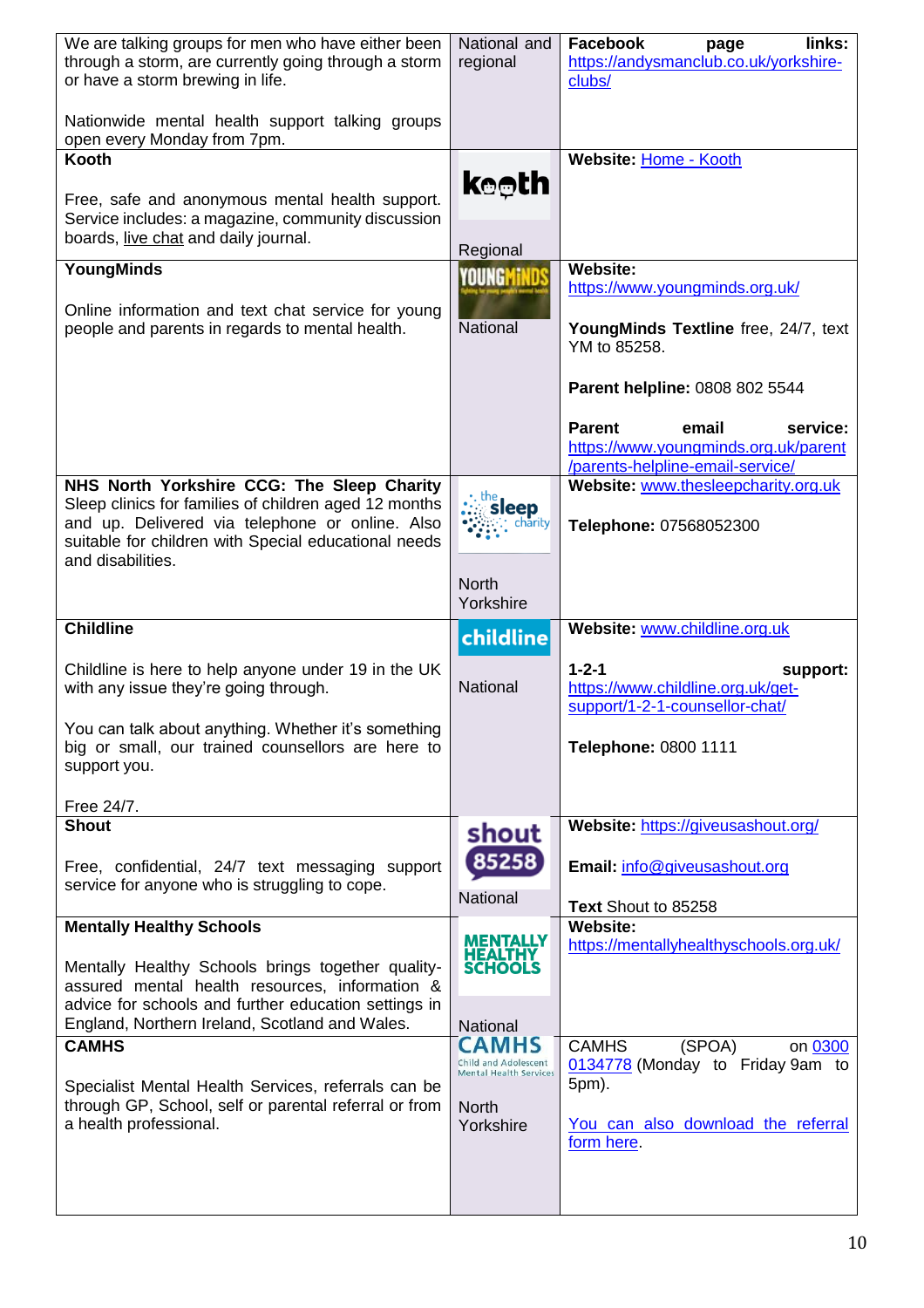|                                                                                                                                                                                                                                                                                                                                                                                                                                                                                                                                                                                                                                                                                                                                                                                                                                                                                                                                                 |                                                                                                                                      | https://www.hdft.nhs.uk/services/childr                                                                                                                                                                                                       |
|-------------------------------------------------------------------------------------------------------------------------------------------------------------------------------------------------------------------------------------------------------------------------------------------------------------------------------------------------------------------------------------------------------------------------------------------------------------------------------------------------------------------------------------------------------------------------------------------------------------------------------------------------------------------------------------------------------------------------------------------------------------------------------------------------------------------------------------------------------------------------------------------------------------------------------------------------|--------------------------------------------------------------------------------------------------------------------------------------|-----------------------------------------------------------------------------------------------------------------------------------------------------------------------------------------------------------------------------------------------|
|                                                                                                                                                                                                                                                                                                                                                                                                                                                                                                                                                                                                                                                                                                                                                                                                                                                                                                                                                 |                                                                                                                                      | ens-services/specialist-childrens-<br>services/hambleton-richmondshire/                                                                                                                                                                       |
| <b>CAMHS Crisis</b>                                                                                                                                                                                                                                                                                                                                                                                                                                                                                                                                                                                                                                                                                                                                                                                                                                                                                                                             |                                                                                                                                      | Freephone<br>All<br>Crisis:<br>Age                                                                                                                                                                                                            |
|                                                                                                                                                                                                                                                                                                                                                                                                                                                                                                                                                                                                                                                                                                                                                                                                                                                                                                                                                 | Child and Adolescent<br><b>Mental Health Services</b>                                                                                | 08000516171                                                                                                                                                                                                                                   |
| If a young person is suicidal or has self-harmed, is<br>experiencing extreme emotional distress that won't<br>stop, is experiencing sudden or severe anxiety which<br>is preventing them getting on with their normal life or<br>is in extreme emotional distress and would like to<br>speak to someone.<br>Or if anyone needs urgent advice about a young                                                                                                                                                                                                                                                                                                                                                                                                                                                                                                                                                                                      | <b>North</b><br>Yorkshire                                                                                                            | (Crisis cannot provide medication,<br>restraint, or accommodation)                                                                                                                                                                            |
| person's mental health.                                                                                                                                                                                                                                                                                                                                                                                                                                                                                                                                                                                                                                                                                                                                                                                                                                                                                                                         |                                                                                                                                      |                                                                                                                                                                                                                                               |
| <b>Healthy Child Team</b>                                                                                                                                                                                                                                                                                                                                                                                                                                                                                                                                                                                                                                                                                                                                                                                                                                                                                                                       | <b>NHS</b><br><b>Harrogate and District</b>                                                                                          | Website:                                                                                                                                                                                                                                      |
| A team of specialist nurses and practitioners who<br>work in community settings and schools to protect<br>and promote the health of children and young people<br>aged 5-19. The team provide universal and targeted<br>interventions,<br>including<br>height<br>and<br>weight<br>measurement, immunisations and emotional health<br>and wellbeing support. The team are a first point of<br>contact for concerns about the health and wellbeing<br>of a young person.                                                                                                                                                                                                                                                                                                                                                                                                                                                                           | <b>NHS Foundation Trus</b>                                                                                                           | https://www.hdft.nhs.uk/services/childr<br>ens-services/growing-healthy-north-<br>yorkshire/5-19-ny/                                                                                                                                          |
| The Go To                                                                                                                                                                                                                                                                                                                                                                                                                                                                                                                                                                                                                                                                                                                                                                                                                                                                                                                                       | <b>NHS</b>                                                                                                                           | Website:                                                                                                                                                                                                                                      |
| Directory, wellbeing tips and resources for young<br>people in North Yorkshire. Information available for<br>young people, carers and professionals.                                                                                                                                                                                                                                                                                                                                                                                                                                                                                                                                                                                                                                                                                                                                                                                            | North Yorkshire<br><b>Clinical Commissioning Group</b><br><b>North Yorkshire</b><br><b>County Counci</b><br><b>North</b>             | https://thegoto.org.uk/                                                                                                                                                                                                                       |
|                                                                                                                                                                                                                                                                                                                                                                                                                                                                                                                                                                                                                                                                                                                                                                                                                                                                                                                                                 | Yorkshire                                                                                                                            |                                                                                                                                                                                                                                               |
| <b>North Yorkshire Youth</b><br>Commissioned by NYCC to provide support and<br>advice to volunteer-led community youth clubs and<br>projects. And to recruit and support adult volunteers<br>befriending 14-19yr olds in North Yorkshire as part of<br>the Buddy Network. Young people are offered<br>buddies at the end of their involvement with a Family<br>Outreach Worker (NYCC Prevention).<br>NYY also provide training courses for young people<br>and professionals, as well as activity days at Carlton<br>Lodge.<br><b>North Yorkshire Sport</b><br>Achieve (13+): Designed to use sport and activity to<br>inspire young people to create a brighter future for<br>themselves by supporting the development of skills<br>and opportunities in their local area. Outcomes -<br>Increase resilience, perseverance, and persistence.<br>Improve social, physical, and emotional wellbeing.<br>Improved self-confidence and self esteem | <b>North</b><br>Yorkshire<br>(based<br><i>in</i><br>Thirsk)<br>North<br><mark>yorkshire</mark><br>Sport<br><b>North</b><br>Yorkshire | Website:<br>https://www.nyy.org.uk/youth/youth-<br>home<br>Tel: 01845 522 145<br>Email: info@nyy.org.uk<br>Website<br>https://www.northyorkshiresport.co.uk/<br>achieve<br>Contact -<br>Jody Ivel - Development Manager -<br>Youth Engagement |
|                                                                                                                                                                                                                                                                                                                                                                                                                                                                                                                                                                                                                                                                                                                                                                                                                                                                                                                                                 |                                                                                                                                      | Telephone 01423637650                                                                                                                                                                                                                         |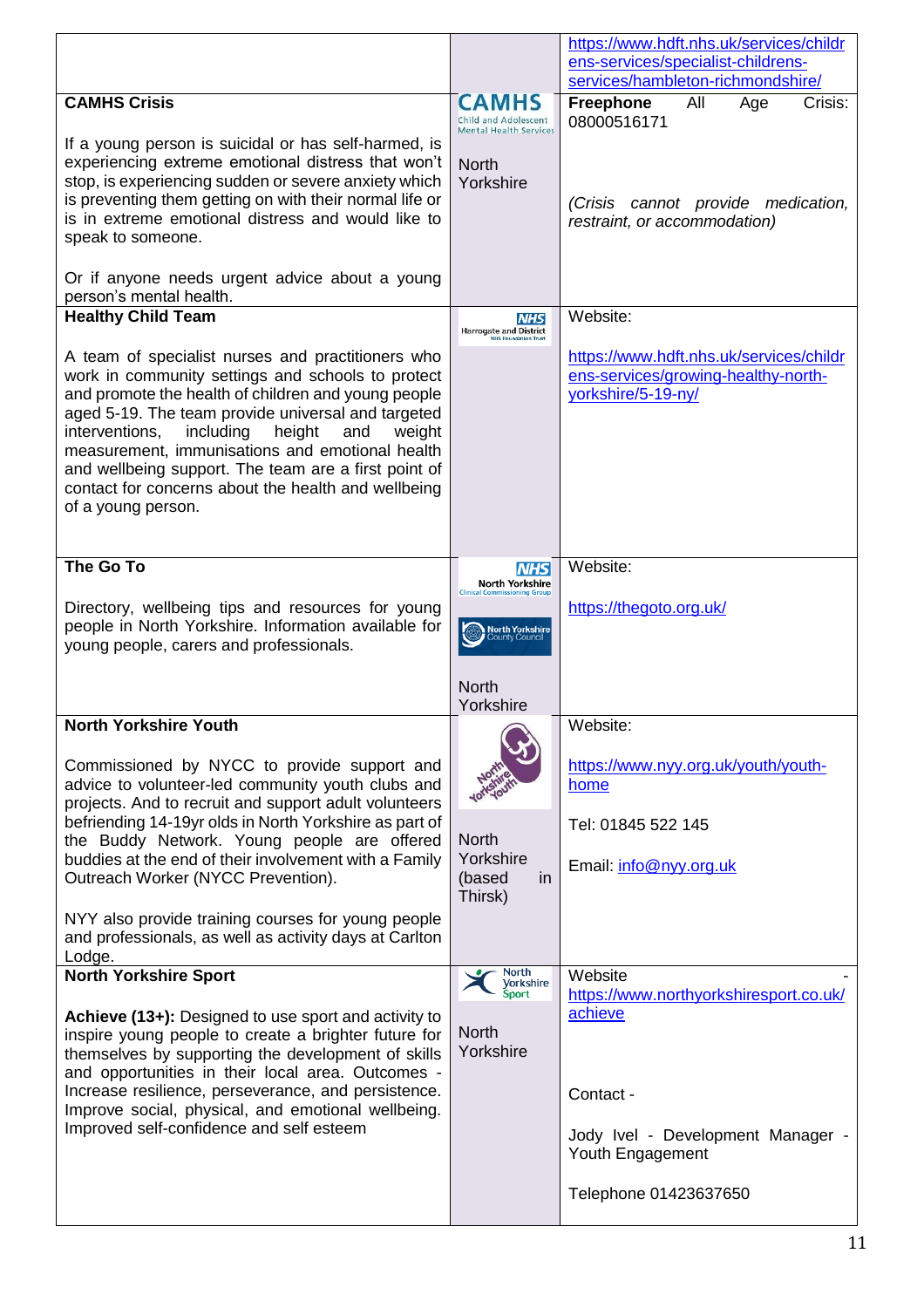| <b>Stepping Up: (1-1 Mentoring) Early intervention and</b> | Email                          |
|------------------------------------------------------------|--------------------------------|
| prevention project to divert children and young            | jody@northyorkshiresport.co.uk |
| people who have not yet entered the criminal justice       |                                |
| system but are beginning to show signs or risky or         |                                |
| challenging behaviour within school, home or within        |                                |
| their local community. Involves mentoring from an          |                                |
| Athlete to develop key areas such as confidence,           |                                |
| self-esteem, motivation, aspirations (all tailored and     |                                |
| dependant on the YP). They will also explore               |                                |
| different activities they might like to try and be         |                                |
| signposted to local provision accordingly.                 |                                |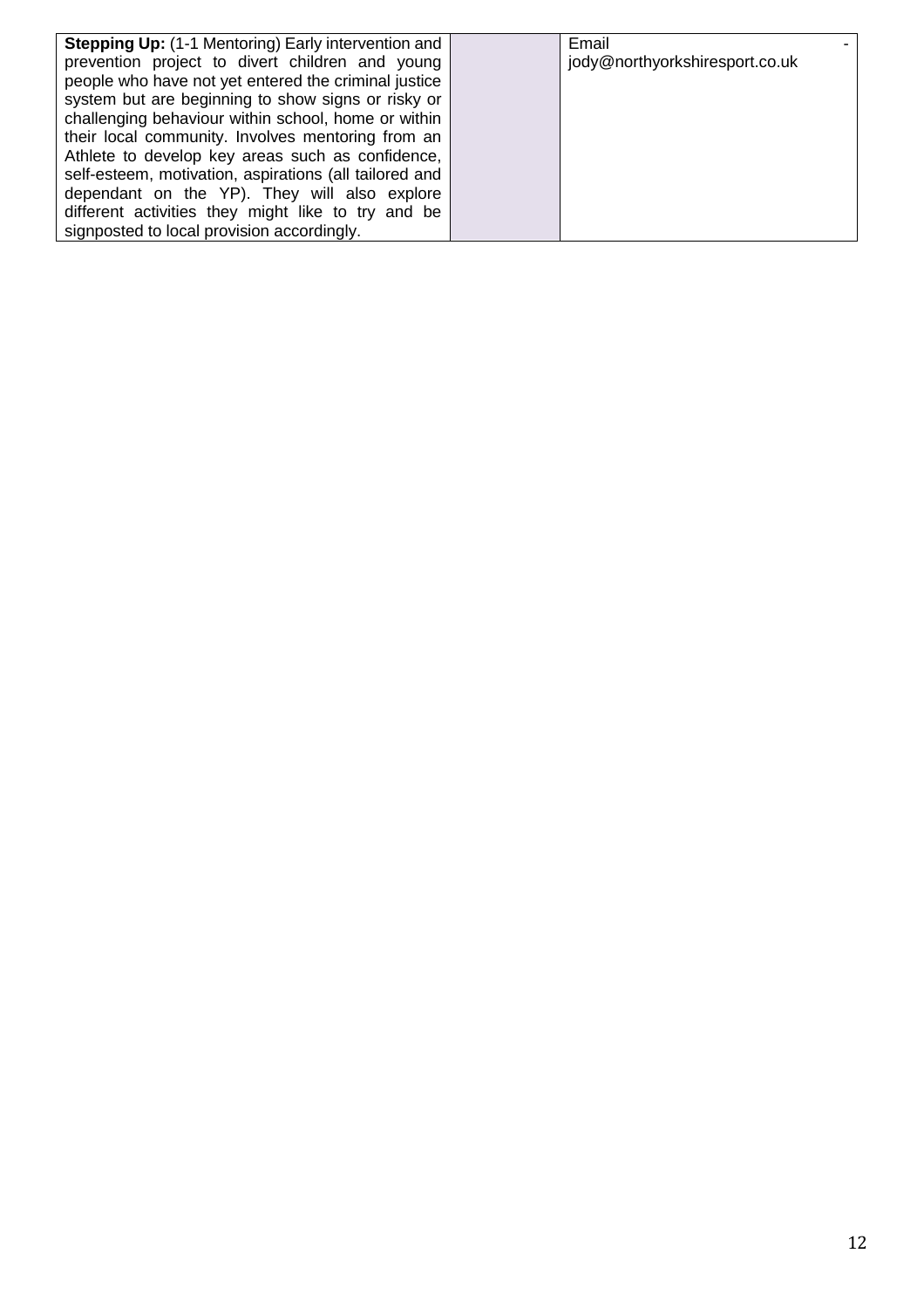| <b>SEND services &amp; support</b>                                                                                                                                                                                                                                                                                             |                           |                                                                                                                      |
|--------------------------------------------------------------------------------------------------------------------------------------------------------------------------------------------------------------------------------------------------------------------------------------------------------------------------------|---------------------------|----------------------------------------------------------------------------------------------------------------------|
|                                                                                                                                                                                                                                                                                                                                |                           |                                                                                                                      |
| <b>North Yorkshire SENDIASS</b><br>A free, confidential and impartial service,<br>provided at arm's length from the local<br>authority.                                                                                                                                                                                        | <b>North</b><br>Yorkshire | <b>Website:</b><br>http://sendiassnorthyorkshire.c<br>o.uk/local/<br>Email:<br>http://sendiassnorthyorkshire.c       |
| Information, advice and support relating to<br>special educational needs and disability<br>(SEND) provided by professionally trained<br>Advisers                                                                                                                                                                               |                           | o.uk/contact-us/<br>Telephone: 01609 536923                                                                          |
| Support through the statutory processes<br>relating to Educational Needs and<br>Education Health, and Care (EHC) needs<br>assessment and planning<br>Practical support to find the answers to your<br>questions in relation to education, health                                                                               |                           | Web link to<br>advice/information:<br>http://sendiassnorthyorkshire.c<br>o.uk/resources/leaflets-and-<br>factsheets/ |
| and social care services.<br>For Young People 16-25                                                                                                                                                                                                                                                                            |                           |                                                                                                                      |
| If you are a young person with SEND we<br>can offer free, confidential and impartial<br>advice and support.                                                                                                                                                                                                                    |                           |                                                                                                                      |
| We offer information and advice about the<br>law on special educational needs and<br>disability.                                                                                                                                                                                                                               |                           |                                                                                                                      |
| Short breaks for disabled children and<br>young people.<br>Short breaks are available to families to<br>provide a break from caring for a disabled<br>child and for the child to have a break from<br>their carers.<br>Short breaks are matched to meet the<br>child's needs, interests and preferences and<br>aim to provide: | <b>North</b><br>Yorkshire | <b>Website</b><br>https://www.northyorks.gov.uk/<br>short-breaks-disabled-<br>children-and-young-people              |
| extra social opportunities for the child;<br>a break for the parents and child; or<br>time for parents to spend with other children<br>in the family                                                                                                                                                                           |                           |                                                                                                                      |
| <b>Parent Carer Voice (Used to be</b><br>NYPACT):<br>Supporting families with children and young<br>people (0-25 years old) with SEND.                                                                                                                                                                                         | <b>North</b><br>Yorkshire | <b>Website:</b><br>https://www.parentcarervoiceu<br>k.org/<br>Email:                                                 |
| Our vision is to inform, empower and<br>represent the collective voice of families<br>with SEND in the region. We are a<br>community, connecting families through<br>shared information, experiences and mutual<br>support.                                                                                                    |                           | info@parentcarervoiceuk.org<br>Telephone: 07396 641232<br>07511 928448                                               |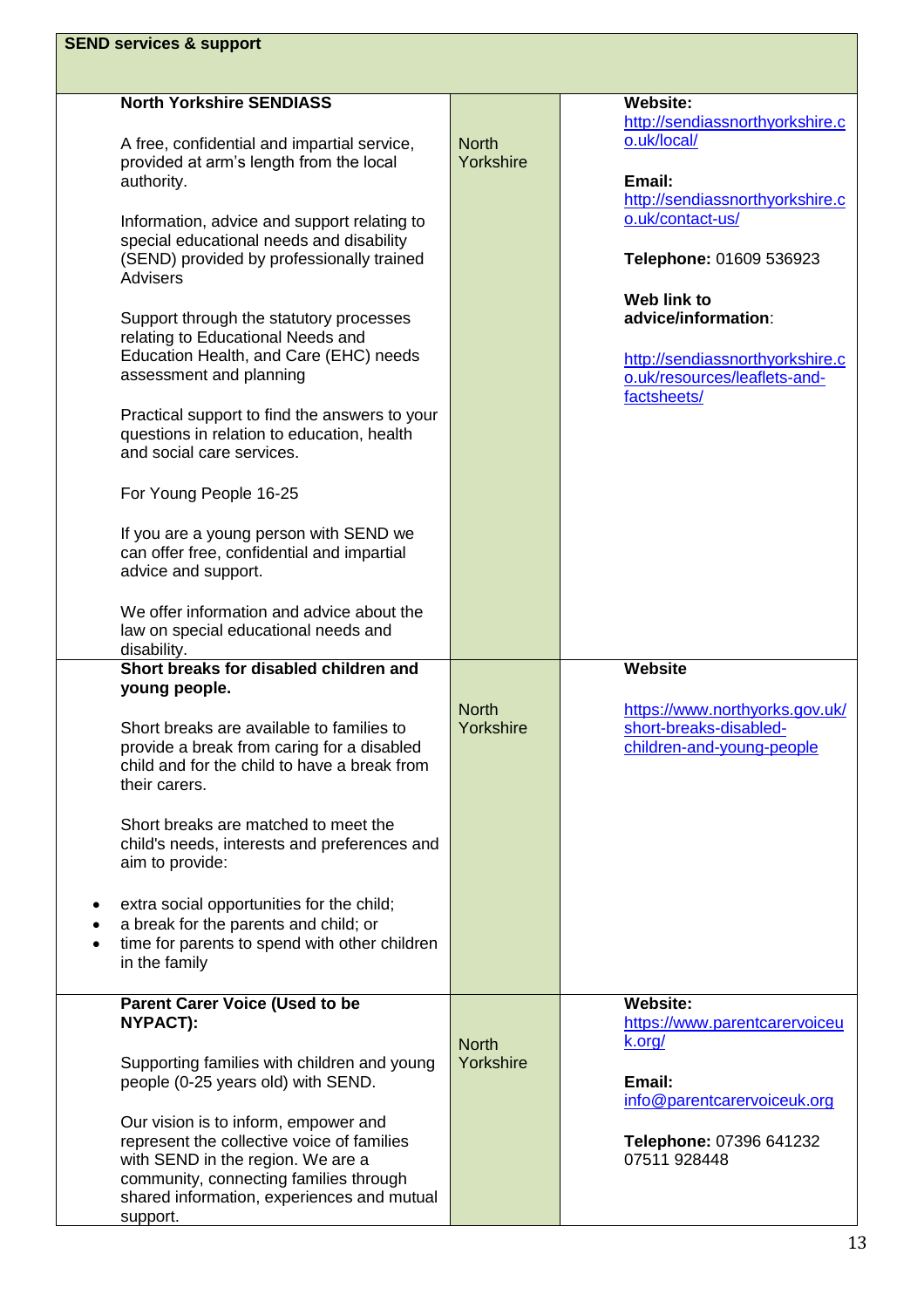|           | <b>Carers Plus Yorkshire (formerly Carers'</b>                                         | Hambleton           | Website: www.carersplus.net                |
|-----------|----------------------------------------------------------------------------------------|---------------------|--------------------------------------------|
|           | Resource)                                                                              | &                   |                                            |
|           |                                                                                        | <b>Richmondsh</b>   | Email: admin@carersplus.net                |
|           | Free and confidential support for unpaid                                               | ire                 |                                            |
|           | carers from the age of 8 upwards. Support<br>services includes:                        |                     | Telephone: 01609 780872                    |
|           |                                                                                        |                     |                                            |
| $\bullet$ | Adult carers                                                                           |                     |                                            |
| $\bullet$ | <b>Young Adult Carers</b>                                                              |                     |                                            |
| $\bullet$ | Young Carers service                                                                   |                     |                                            |
| $\bullet$ | Action for Inclusion                                                                   |                     |                                            |
| $\bullet$ | Home from hospital                                                                     |                     |                                            |
| $\bullet$ | My neighbourhood                                                                       |                     |                                            |
|           |                                                                                        |                     |                                            |
|           | <b>National autistic society</b>                                                       |                     | <b>Website:</b>                            |
|           |                                                                                        | <b>National and</b> | https://www.autism.org.uk/                 |
|           | Providing support, guidance and advice, as<br>well as campaigning for improved rights, | regional            | Email: nas@nas.org.uk                      |
|           | services and opportunities to help create a                                            | support             |                                            |
|           | society that works for autistic people.                                                |                     | Telephone: 0207 833 2299                   |
|           |                                                                                        |                     |                                            |
|           |                                                                                        |                     | <b>Local branch: North</b>                 |
|           |                                                                                        |                     | Yorkshire                                  |
|           |                                                                                        |                     |                                            |
|           |                                                                                        |                     | Email: North.York@nas.org.uk               |
|           |                                                                                        |                     |                                            |
|           | <b>Contact: for families with disabled</b>                                             | <b>National and</b> | Telephone: 07818 016431<br><b>Website:</b> |
|           | children                                                                               | regional            | https://contact.org.uk/                    |
|           |                                                                                        |                     |                                            |
|           | We support families, bring families together                                           |                     | Telephone helpline: 0808                   |
|           | and help families take action for others:                                              |                     | 808 3555                                   |
|           |                                                                                        |                     |                                            |
|           | Information and advice<br>Workshops and events                                         |                     |                                            |
| $\bullet$ | Listening ear: 1-2-1 support                                                           |                     |                                            |
|           | Parent carer participation                                                             |                     |                                            |
|           | Training                                                                               |                     |                                            |
|           |                                                                                        |                     |                                            |
|           | We run a free helpline for parents and                                                 |                     |                                            |
|           | carers with a disabled child aged from birth                                           |                     |                                            |
|           | to 25, living in any part of the UK. Your child                                        |                     |                                            |
|           | does not need a diagnosis for you to call our<br>helpline.                             |                     |                                            |
|           | <b>Mencap</b>                                                                          |                     | Website:                                   |
|           |                                                                                        |                     | https://www.mencap.org.uk/                 |
|           | Mencap is the leading voice of learning                                                | National and        |                                            |
|           | disability. Everything we do is about valuing                                          | local support       | Telephone: 01723 374819                    |
|           | and supporting people with a learning                                                  |                     |                                            |
|           | disability, and their families and carers.<br><b>The Daisy Chain Project</b>           | <b>Stockton</b>     | <b>Website:</b>                            |
|           |                                                                                        | -on-Tees            | https://www.daisychainproject.             |
|           | ADHD - Autism - Sensory Processing                                                     |                     | co.uk/                                     |
|           |                                                                                        |                     |                                            |
|           | A free confidential service providing support,                                         |                     |                                            |
|           | advice, and information for neurodiverse                                               |                     |                                            |
|           | adults, young people and their families.                                               |                     | Helpline: 0800 031 5445                    |
|           |                                                                                        |                     |                                            |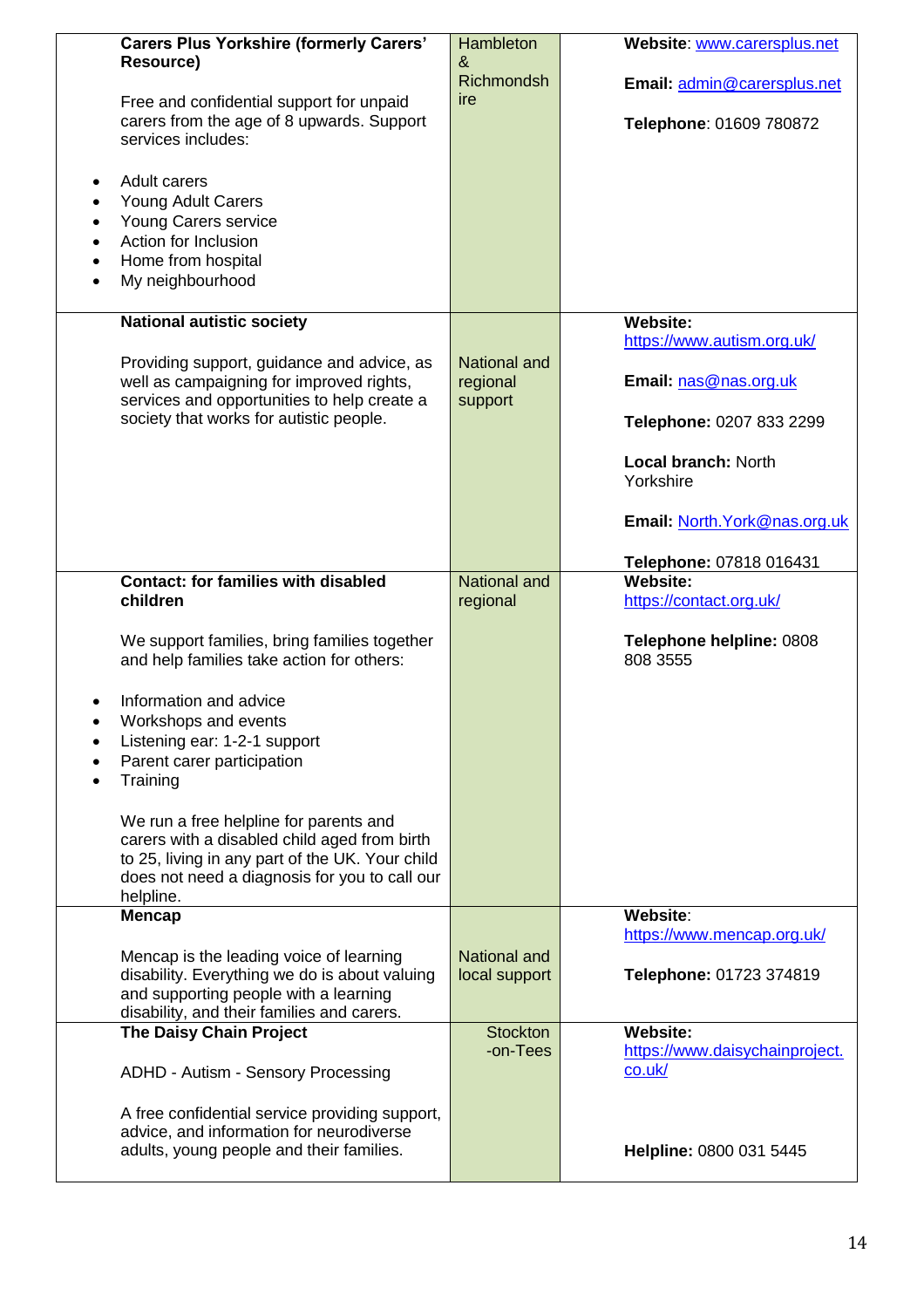| No matter what stage of your journey, we<br>can offer:                                                                      |  |
|-----------------------------------------------------------------------------------------------------------------------------|--|
| <b>Strategies</b><br>Resources<br>Signposting to other services<br>$\bullet$<br>Advice<br>Supportive listening<br>$\bullet$ |  |

#### **LGBT+ services & support**

#### **Yorkshire Mesmac**

- Youth group online every Wed 5pm-7pm.
- 1:1 support for LGBT+ young people over 14 years. Face to face general support around gender, sexuality issues and risk-taking behaviours.
- Assemblies and classes to over 14s on LGBTQ+ issues, bullying and support.
- Staff can offer training on LGBT+ awareness and homo / bi / trans phobic bullying and how to tackle and prevent it in schools.

Yorkshire<br>MESMAC

York & **North Yorkshire**  **Website**: <https://www.mesmac.co.uk/>

**York Email:** [york@mesmac.co.uk](mailto:york@mesmac.co.uk)

**York Telephone**: 01904 620400

**North Yorkshire email:** [northyorkshire@mesmac.co.u](mailto:northyorkshire@mesmac.co.uk) [k](mailto:northyorkshire@mesmac.co.uk)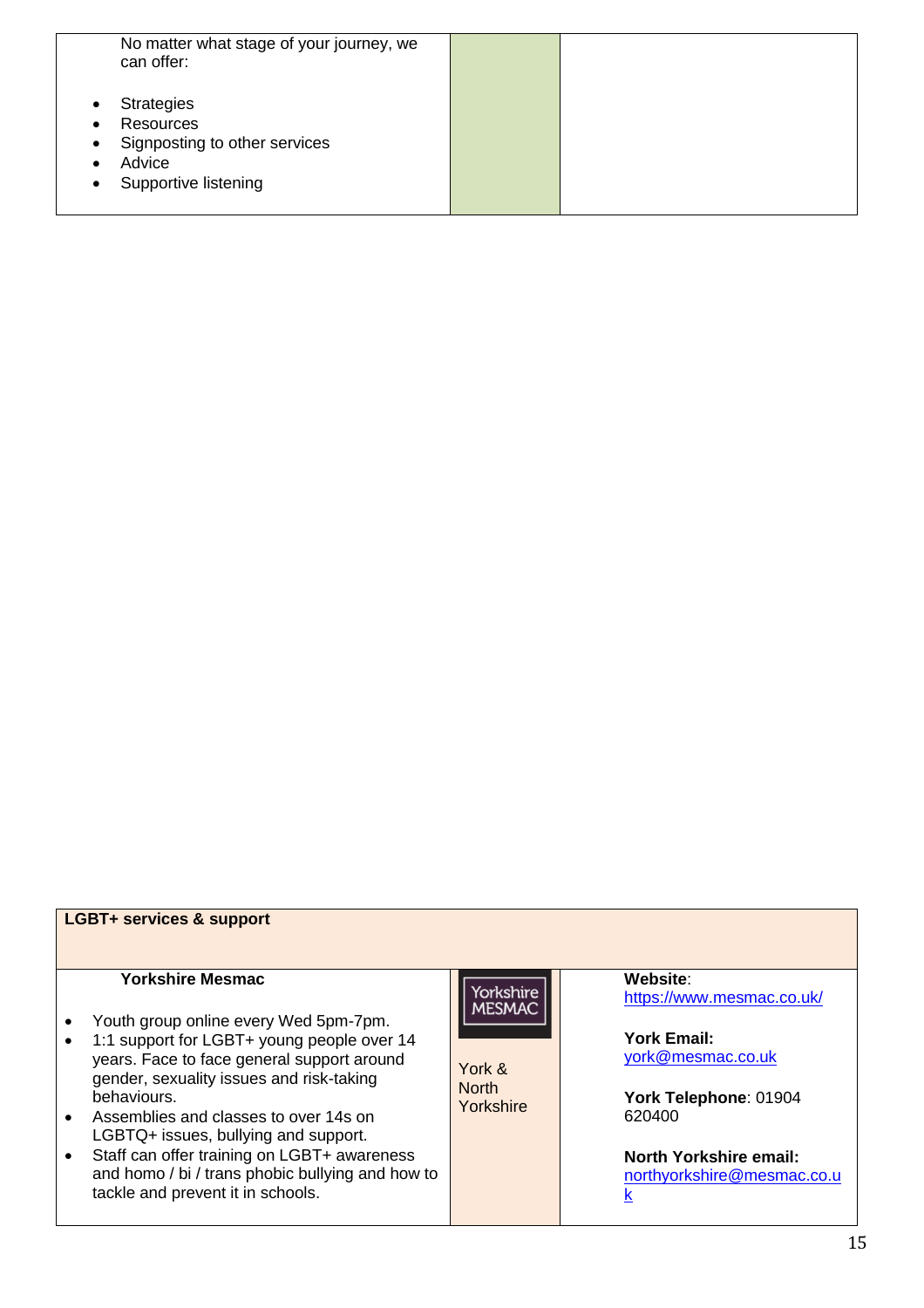|                                                                                                                                                                                                                                                               |                        | <b>North Yorkshire Telephone:</b><br>01609 258745 |
|---------------------------------------------------------------------------------------------------------------------------------------------------------------------------------------------------------------------------------------------------------------|------------------------|---------------------------------------------------|
| Being gay is ok - UK based website                                                                                                                                                                                                                            |                        | <b>Website:</b><br>http://www.bgiok.org.uk/index. |
| Information and advice for gay, lesbian,<br>bisexual and unsure under twenty-fives.                                                                                                                                                                           |                        | html                                              |
|                                                                                                                                                                                                                                                               | <b>National</b>        |                                                   |
| Bgiok is about practical advice and<br>information about homosexuality and cutting<br>through the stereotypes and negativity<br>around it. Bgiok aims to help young people<br>feel better about their sexuality and about<br>the person they are beyond that. |                        | Telephone: 01483 727667                           |
| <b>York LGBT Forum</b>                                                                                                                                                                                                                                        | YSRK LGBT              | <b>Website:</b><br>https://www.yorklgbtforum.org. |
| York LGBT Forum is a charity which aims to                                                                                                                                                                                                                    |                        | uk/                                               |
| improve LGBT rights.                                                                                                                                                                                                                                          | York &<br><b>North</b> | Schools and young people                          |
| Source & provide access to a multitude of LGBT<br>$\bullet$<br>related resources. Our resource bank is open                                                                                                                                                   | Yorkshire              | webpage:<br>https://www.yorklgbtforum.org.        |
| and available to all.<br>A consultation mechanism and support network<br>$\bullet$                                                                                                                                                                            |                        | uk/schools/                                       |
| to schools and other agencies to help tackle<br>common issues.                                                                                                                                                                                                |                        | Email:<br>enquiry@yorklgbtforum.org               |
|                                                                                                                                                                                                                                                               |                        |                                                   |
| <b>Mermaids</b>                                                                                                                                                                                                                                               |                        | Telephone: 07731 852 533<br><b>Website:</b>       |
|                                                                                                                                                                                                                                                               | 大                      | https://mermaidsuk.org.uk/                        |
| Mermaids supports transgender, nonbinary<br>and gender-diverse children and young                                                                                                                                                                             |                        | Email:                                            |
| people until their 20th birthday, as well as<br>their families and professionals involved in                                                                                                                                                                  |                        | info@mermaidsuk.org.uk                            |
| their care. We also currently offer web chat<br>support to students up to the age of 25.                                                                                                                                                                      | <b>National</b>        | Telephone: 0808 801 0400                          |
| <b>LGBT Foundation</b>                                                                                                                                                                                                                                        | LGBT                   | <b>Website:</b><br>http://www.lgbt.foundation/    |
| A national charity delivering advice, support                                                                                                                                                                                                                 | foundation             |                                                   |
| and information services to lesbian, gay,<br>bisexual and trans (LGBT) communities.                                                                                                                                                                           |                        | Email: info@lgbt.foundation                       |
|                                                                                                                                                                                                                                                               | <b>National</b>        | Telephone: 0345 3 30 30 30                        |
|                                                                                                                                                                                                                                                               |                        |                                                   |

| <b>Criminality &amp; Victim Support</b>                                                              |                       |                                                              |  |
|------------------------------------------------------------------------------------------------------|-----------------------|--------------------------------------------------------------|--|
| <b>Supporting Victims in North Yorkshire</b>                                                         |                       | <b>Website:</b>                                              |  |
| Telephone support service for those<br>effected by crime. Under 18's require<br>consent from parent. | supporting<br>victims | http://www.supportingvictims.o<br><u>rg/</u>                 |  |
|                                                                                                      | <b>North</b>          |                                                              |  |
|                                                                                                      | Yorkshire             | Email:<br>supportingvictims@northyorks<br>hire.pnn.police.uk |  |
|                                                                                                      |                       | Telephone: 01609 643100                                      |  |